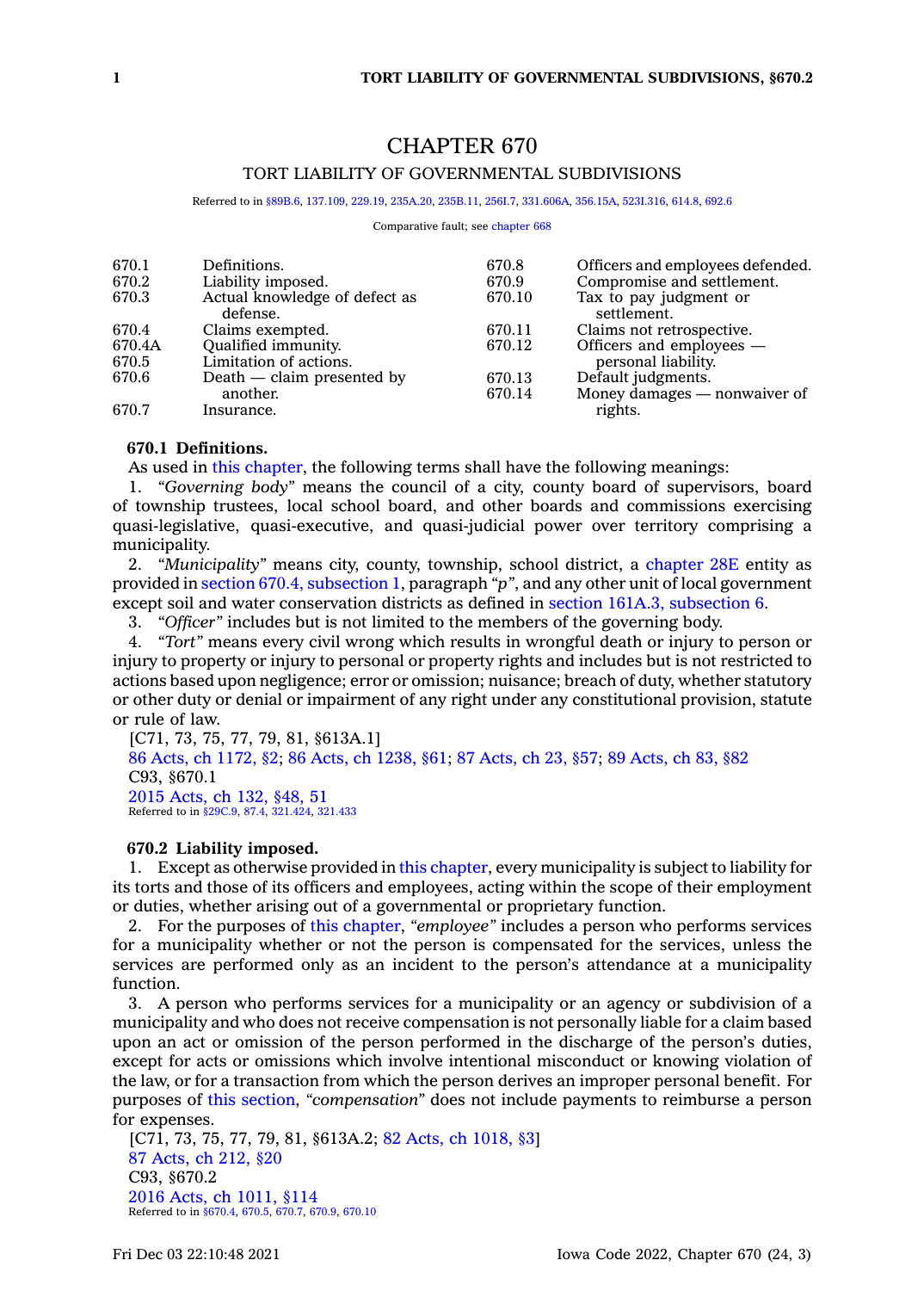#### **670.3 Actual knowledge of defect as defense.**

In any action subject to the provisions of this [chapter](https://www.legis.iowa.gov/docs/code//670.pdf), an affirmative showing that the injured party had actual knowledge of the existence of the alleged obstruction, disrepair, defect, accumulation, or nuisance at the time of the occurrence of the injury, and <sup>a</sup> further showing that an alternate safe route was available and known to the injured party, shall constitute <sup>a</sup> defense to the action.

[C71, 73, 75, 77, 79, 81, §613A.3] C93, §670.3

#### **670.4 Claims exempted.**

1. The liability imposed by [section](https://www.legis.iowa.gov/docs/code/670.2.pdf) 670.2 shall have no application to any claim enumerated in this [section](https://www.legis.iowa.gov/docs/code/670.4.pdf). As to any of the following claims, <sup>a</sup> municipality shall be liable only to the extent liability may be imposed by the express statute dealing with such claims and, in the absence of such express statute, the municipality shall be immune from liability:

*a.* Any claim by an employee of the municipality which is covered by the Iowa workers' compensation law.

*b.* Any claim in connection with the assessment or collection of taxes.

*c.* Any claim based upon an act or omission of an officer or employee of the municipality, exercising due care, in the execution of <sup>a</sup> statute, ordinance, or regulation whether the statute, ordinance or regulation is valid, or based upon the exercise or performance or the failure to exercise or perform <sup>a</sup> discretionary function or duty on the part of the municipality or an officer or employee of the municipality, whether or not the discretion is abused.

*d.* Any claim against <sup>a</sup> municipality as to which the municipality is immune from liability by the provisions of any other statute or where the action based upon such claim has been barred or abated by operation of statute or rule of civil procedure.

*e.* Any claim for punitive damages.

*f.* Any claim for damages caused by <sup>a</sup> municipality's failure to discover <sup>a</sup> latent defect in the course of an inspection.

*g.* Any claim based upon or arising out of <sup>a</sup> claim of negligent design or specification, negligent adoption of design or specification, or negligent construction or reconstruction of <sup>a</sup> highway, secondary road, or street as defined in section 321.1, [subsection](https://www.legis.iowa.gov/docs/code/321.1.pdf) 78, that was constructed or reconstructed in accordance with <sup>a</sup> generally recognized engineering or safety standard, criteria, or design theory in existence at the time of the construction or reconstruction. A claim under this [chapter](https://www.legis.iowa.gov/docs/code//670.pdf) shall not be allowed for failure to upgrade, improve, or alter any aspect of an existing highway, secondary road, or street, to new, changed, or altered design standards. In respect to highways and roads, sealcoating, asphalting, patching, resurfacing, ditching, draining, repairing, graveling, rocking, blading, or maintaining an existing highway or road does not constitute reconstruction. This paragraph shall not apply to claims based upon gross negligence.

*h.* Any claim based upon or arising out of <sup>a</sup> claim of negligent design or specification, negligent adoption of design or specification, or negligent construction or reconstruction of <sup>a</sup> public improvement as defined in section 384.37, [subsection](https://www.legis.iowa.gov/docs/code/384.37.pdf) 19, or other public facility that was constructed or reconstructed in accordance with <sup>a</sup> generally recognized engineering or safety standard, criteria, or design theory in existence at the time of the construction or reconstruction. A claim under this [chapter](https://www.legis.iowa.gov/docs/code//670.pdf) shall not be allowed for failure to upgrade, improve, or alter any aspect of an existing public improvement or other public facility to new, changed, or altered design standards. This paragraph shall not apply to claims based upon gross negligence. This paragraph takes effect July 1, 1984, and applies to all cases tried or retried on or after July 1, 1984.

*i.* Any claim based upon an act or omission by an officer or employee of the municipality or the municipality's governing body, in the granting, suspension, or revocation of <sup>a</sup> license or permit, where the damage was caused by the person to whom the license or permit was issued, unless the act of the officer or employee constitutes actual malice or <sup>a</sup> criminal offense.

*j.* Any claim based upon an act or omission of an officer or employee of the municipality, whether by issuance of permit, inspection, investigation, or otherwise, and whether the statute, ordinance, or regulation is valid, if the damage was caused by <sup>a</sup> third party, event, or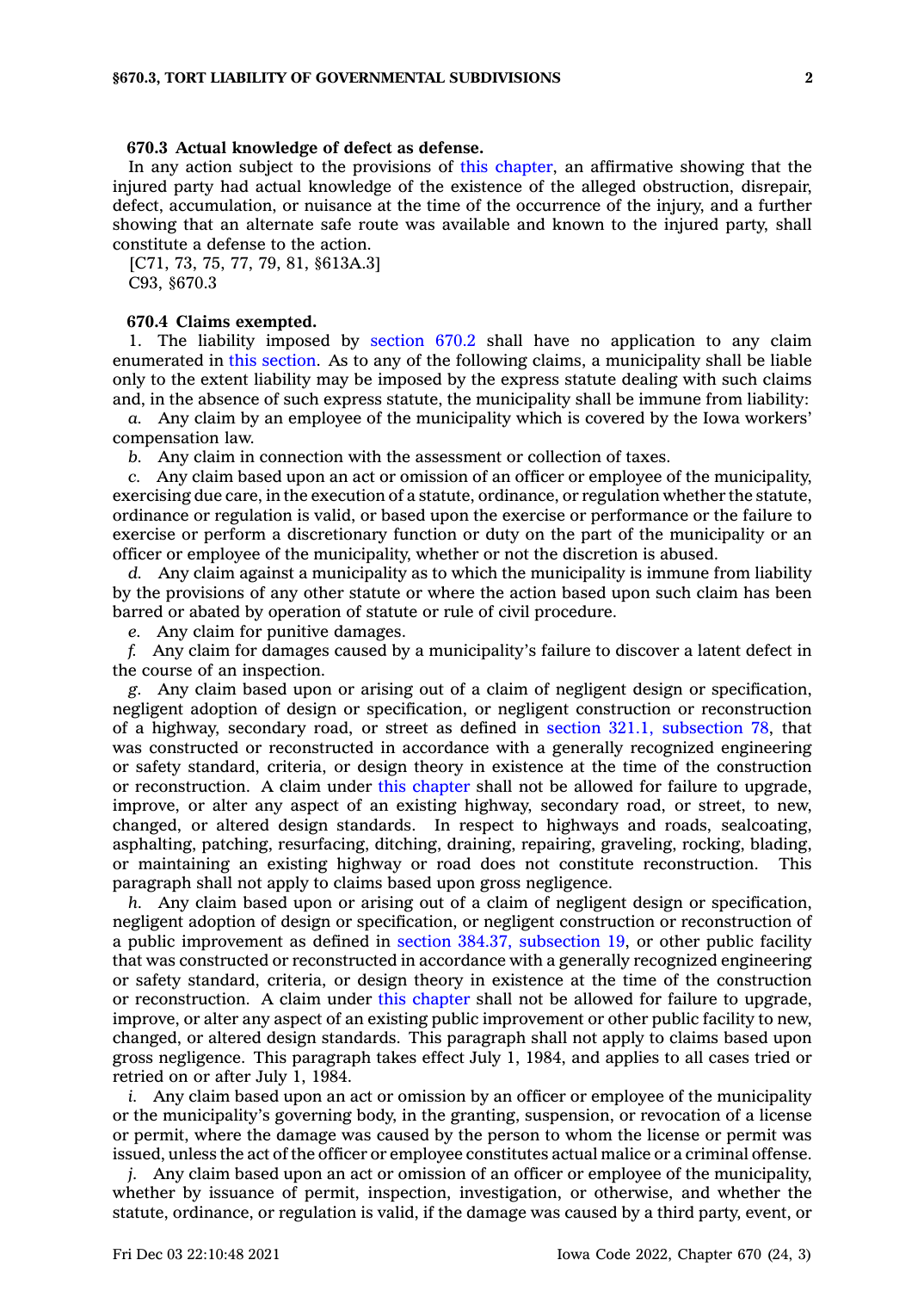property not under the supervision or control of the municipality, unless the act or omission of the officer or employee constitutes actual malice or <sup>a</sup> criminal offense.

*k.* A claim based upon or arising out of an act or omission of <sup>a</sup> municipality in connection with an emergency response including but not limited to acts or omissions in connection with emergency response communications services. For the purposes of this paragraph, *"municipality"* includes <sup>a</sup> nonprofit corporation that delivers such emergency response services on behalf of <sup>a</sup> city, county, township, or benefited fire district pursuant to <sup>a</sup> written contract. The city, county, township, or benefited fire district shall file the written contract and any amendment, modification, or notice of termination of the contract in an electronic format with the secretary of state within thirty days of the effective date of the contract, amendment, modification, or termination in <sup>a</sup> manner specified by the secretary of state.

*l.* A claim relating to <sup>a</sup> swimming pool or spa as defined in [section](https://www.legis.iowa.gov/docs/code/135I.1.pdf) 135I.1 which has been inspected by <sup>a</sup> municipality or the state in accordance with [chapter](https://www.legis.iowa.gov/docs/code//135I.pdf) 135I, or <sup>a</sup> swimming pool or spa inspection program which has been certified by the state in accordance with that chapter, whether or not owned or operated by <sup>a</sup> municipality, unless the claim is based upon an act or omission of an officer or employee of the municipality and the act or omission constitutes actual malice or <sup>a</sup> criminal offense.

*m.* A claim based on an act or omission by <sup>a</sup> county or city pursuant to [section](https://www.legis.iowa.gov/docs/code/717.2A.pdf) 717.2A or [chapter](https://www.legis.iowa.gov/docs/code//717B.pdf) 717B relating to either of the following:

(1) Rescuing neglected livestock or another animal by <sup>a</sup> law enforcement officer.

(2) Maintaining or disposing of neglected livestock or another animal by <sup>a</sup> county or city.

*n.* Any claim based upon or arising out of <sup>a</sup> claim of negligent design or specification, negligent adoption of design or specification, or negligent construction or reconstruction of <sup>a</sup> public facility designed for recreational activities that was constructed or reconstructed, reasonably and in good faith, in accordance with generally recognized engineering or safety standards or design theories in existence at the time of the construction or reconstruction.

*o.* Any claim for injuries or damages based upon or arising out of an act or omission of an officer or employee of the municipality or the municipality's governing body and arising out of <sup>a</sup> recreational activity occurring on public property where the claimed injuries or damages resulted from the normal and expected risks inherent in the recreational activity and the person engaging in the recreational activity was voluntarily on the public property where the injuries or damages occurred and knew or reasonably should have known that the recreational activity created <sup>a</sup> substantial risk of injuries or damages.

*p.* Any claim against <sup>a</sup> [chapter](https://www.legis.iowa.gov/docs/code//28E.pdf) 28E entity or an officer or employee of the entity in any way arising out of, or related to, the acts or omissions, operations, or acceptance of waste by the entity, at the request of federal or state agencies, or any political subdivision of this state, in response to <sup>a</sup> disaster emergency declared by the governor pursuant to [section](https://www.legis.iowa.gov/docs/code/29C.6.pdf) 29C.6, [subsection](https://www.legis.iowa.gov/docs/code/29C.6.pdf) 1, in any way related to an infectious or contagious disease as defined in section 163.2, [subsection](https://www.legis.iowa.gov/docs/code/163.2.pdf) 5, unless the department of natural resources determines the entity materially deviated from the entity's direct responsibilities and duties under the special waste authorization issued by the department. A [chapter](https://www.legis.iowa.gov/docs/code//28E.pdf) 28E entity receiving waste under this paragraph shall not be responsible for actions or inactions of any other parties and shall have no duty to assess, challenge, or evaluate the efficacy or safety of the means of disposal pursuant to any governmental rule, order, special waste authorization, or directive.

*q.* Any claim relating to <sup>a</sup> constructed honeybee hive on municipal property, provided the municipality or beehive owner, if not the municipality, acted reasonably and in good faith.

*r.* Any claim arising from the performance, failure to perform, nature, age, condition, or packaging of any vehicle or equipment used in fire fighting, emergency medical response, or law enforcement which has been donated in good faith without payment to any organization engaged in fire fighting or emergency medical services, or to <sup>a</sup> law enforcement agency.

2. The remedy against the municipality provided by [section](https://www.legis.iowa.gov/docs/code/670.2.pdf) 670.2 shall be exclusive of any other civil action or proceeding by reason of the same subject matter against the officer, employee or agent whose act or omission gave rise to the claim, or the officer's, employee's, or agent's estate.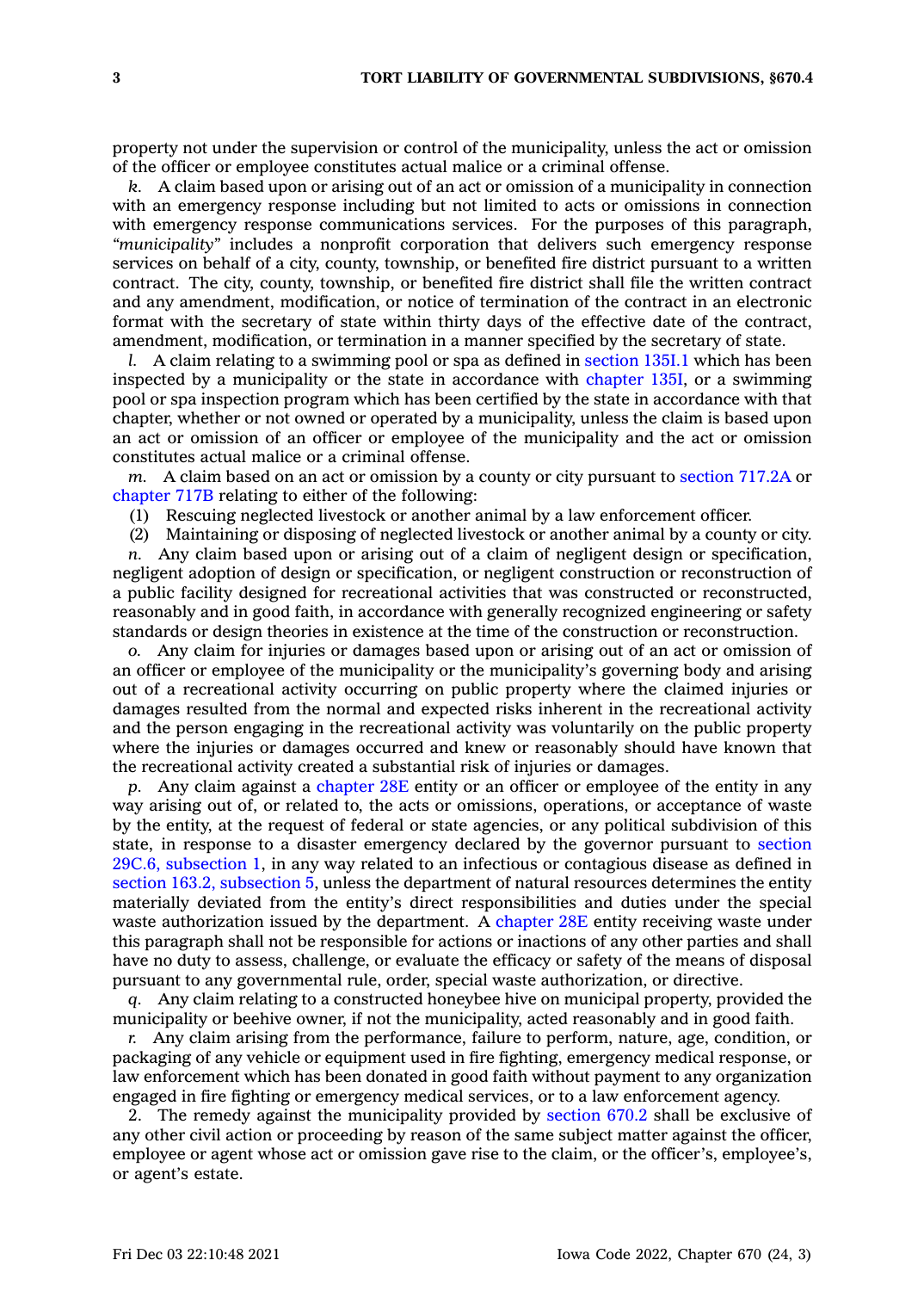3. This [section](https://www.legis.iowa.gov/docs/code/670.4.pdf) does not expand any existing cause of action or create any new cause of action against <sup>a</sup> municipality.

[C71, 73, 75, 77, 79, 81, §613A.4; 82 Acts, ch [1018,](https://www.legis.iowa.gov/docs/acts/1982/CH1018.pdf) §4, 5]

83 [Acts,](https://www.legis.iowa.gov/docs/acts/1983/CH0198.pdf) ch 198, §24 – 27, 29; 86 Acts, ch [1211,](https://www.legis.iowa.gov/docs/acts/86/CH1211.pdf) §33; 88 Acts, ch [1177,](https://www.legis.iowa.gov/docs/acts/88/CH1177.pdf) §9, 10; 89 [Acts,](https://www.legis.iowa.gov/docs/acts/89/CH0291.pdf) ch 291, [§8](https://www.legis.iowa.gov/docs/acts/89/CH0291.pdf)

C93, §670.4

94 Acts, ch [1103,](https://www.legis.iowa.gov/docs/acts/1994/CH1103.pdf) §6; 98 Acts, ch [1159,](https://www.legis.iowa.gov/docs/acts/98/CH1159.pdf) §1; 2003 [Acts,](https://www.legis.iowa.gov/docs/acts/2003/CH0162.pdf) ch 162, §2; 2013 [Acts,](https://www.legis.iowa.gov/docs/acts/2013/CH0030.pdf) ch 30, §196; 2015 [Acts,](https://www.legis.iowa.gov/docs/acts/2015/CH0023.pdf) ch 23, §1; 2015 [Acts,](https://www.legis.iowa.gov/docs/acts/2015/CH0132.pdf) ch 132, §49, 51; 2018 Acts, ch [1126,](https://www.legis.iowa.gov/docs/acts/2018/CH1126.pdf) §2; 2019 [Acts,](https://www.legis.iowa.gov/docs/acts/2019/CH0153.pdf) ch 153, §1; 2020 Acts, ch [1027,](https://www.legis.iowa.gov/docs/acts/2020/CH1027.pdf) §3; 2020 Acts, ch 1063, [§371,](https://www.legis.iowa.gov/docs/acts/2020/CH1063.pdf) 372

Referred to in [§468.526A](https://www.legis.iowa.gov/docs/code/468.526A.pdf), [670.1](https://www.legis.iowa.gov/docs/code/670.1.pdf), [670.7](https://www.legis.iowa.gov/docs/code/670.7.pdf), [670.12](https://www.legis.iowa.gov/docs/code/670.12.pdf)

Exemption for exercise of due care under [chapter](https://www.legis.iowa.gov/docs/code//89B.pdf) 89B; see [§89B.6](https://www.legis.iowa.gov/docs/code/89B.6.pdf)

Legislative intent that subsection 1, paragraph g, not apply to areas of litigation other than highway or road construction or reconstruction; applicability of rule of exclusion; see 83 [Acts,](https://www.legis.iowa.gov/docs/acts/83/CH0198.pdf) ch 198, §27

#### **670.4A Qualified immunity.**

1. Notwithstanding any other provision of law, an employee or officer subject to <sup>a</sup> claim brought under this [chapter](https://www.legis.iowa.gov/docs/code//670.pdf) shall not be liable for monetary damages if any of the following apply:

*a.* The right, privilege, or immunity secured by law was not clearly established at the time of the alleged deprivation, or at the time of the alleged deprivation the state of the law was not sufficiently clear that every reasonable employee would have understood that the conduct alleged constituted <sup>a</sup> violation of law.

*b.* A court of competent jurisdiction has issued <sup>a</sup> final decision on the merits holding, without reversal, vacatur, or preemption, that the specific conduct alleged to be unlawful was consistent with the law.

2. A municipality shall not be liable for any claim brought under this [chapter](https://www.legis.iowa.gov/docs/code//670.pdf) where the employee or officer was determined to be protected by qualified immunity under [subsection](https://www.legis.iowa.gov/docs/code/670.4A.pdf) [1](https://www.legis.iowa.gov/docs/code/670.4A.pdf).

3. A plaintiff who brings <sup>a</sup> claim under this [chapter](https://www.legis.iowa.gov/docs/code//670.pdf) alleging <sup>a</sup> violation of the law must state with particularity the circumstances constituting the violation and that the law was clearly established at the time of the alleged violation. Failure to plead <sup>a</sup> plausible violation or failure to plead that the law was clearly established at the time of the alleged violation shall result in dismissal with prejudice.

4. Any decision by the district court denying qualified immunity shall be immediately appealable.

5. This [section](https://www.legis.iowa.gov/docs/code/670.4A.pdf) shall apply in addition to any other statutory or common law immunity. 2021 [Acts,](https://www.legis.iowa.gov/docs/acts/2021/CH0183.pdf) ch 183, §14, 16 NEW section

# **670.5 Limitation of actions.**

Except as provided in [section](https://www.legis.iowa.gov/docs/code/614.8.pdf) 614.8, <sup>a</sup> person who claims damages from any municipality or any officer, employee or agent of <sup>a</sup> municipality for or on account of any wrongful death, loss, or injury within the scope of [section](https://www.legis.iowa.gov/docs/code/670.2.pdf) 670.2 or [section](https://www.legis.iowa.gov/docs/code/670.8.pdf) 670.8 or under common law shall commence an action therefor within two years after the alleged wrongful death, loss, or injury.

[C71, 73, 75, 77, 79, 81, §613A.5] C93, §670.5 2007 [Acts,](https://www.legis.iowa.gov/docs/acts/2007/CH0110.pdf) ch 110, §5, 6

#### **670.6 Death — claim presented by another.**

When the claim is one for death by wrongful act or omission, the notice may be presented by the personal representative, surviving spouse, or next of kin, or the consular officer of the foreign country of which the deceased was <sup>a</sup> citizen, within one year after the alleged injury resulting in such death; but if the person for whose death the claim is made has presented <sup>a</sup> notice that would have been sufficient had the person lived, an action for wrongful death may be brought without additional notice.

[C71, 73, 75, 77, 79, 81, §613A.6] C93, §670.6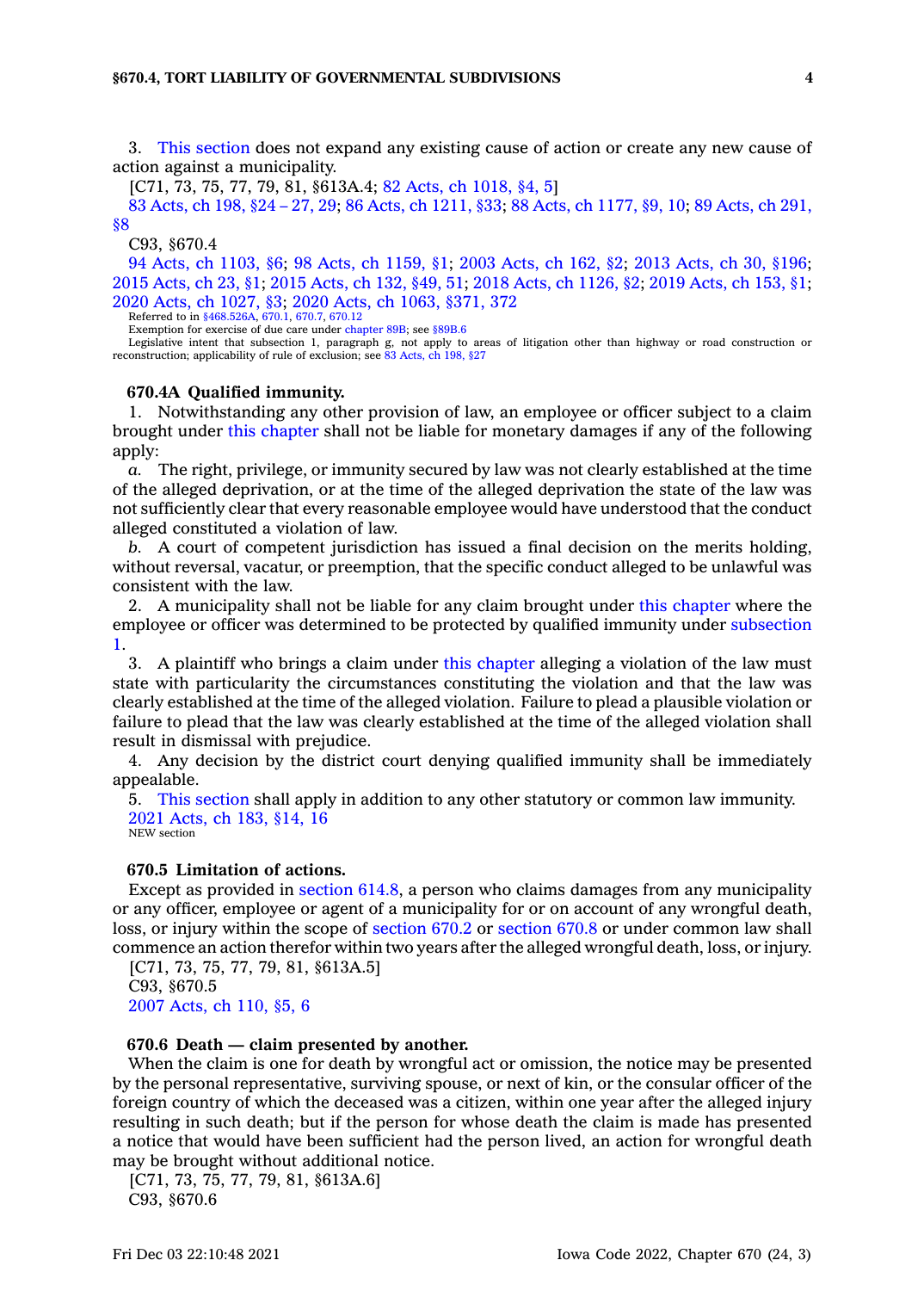#### **670.7 Insurance.**

1. The governing body of <sup>a</sup> municipality may purchase <sup>a</sup> policy of liability insurance insuring against all or any part of liability which might be incurred by the municipality or its officers, employees, and agents under [section](https://www.legis.iowa.gov/docs/code/670.2.pdf) 670.2 and [section](https://www.legis.iowa.gov/docs/code/670.8.pdf) 670.8 and may similarly purchase insurance covering torts specified in [section](https://www.legis.iowa.gov/docs/code/670.4.pdf) 670.4. The governing body of <sup>a</sup> municipality may adopt <sup>a</sup> self-insurance program, including but not limited to the investigation and defense of claims, the establishment of <sup>a</sup> reserve fund for claims, the payment of claims, and the administration and management of the self-insurance program, to cover all or any part of the liability. The governing body of <sup>a</sup> municipality may join and pay funds into <sup>a</sup> local government risk pool to protect the municipality against any or all liability, loss of property, or any other risk associated with the operation of the municipality. The governing body of <sup>a</sup> municipality may enter into insurance agreements obligating the municipality to make payments beyond its current budget year to provide or procure the policies of insurance, self-insurance program, or local government risk pool. The premium costs of the insurance, the costs of <sup>a</sup> self-insurance program, the costs of <sup>a</sup> local government risk pool, and the amounts payable under the insurance agreements may be paid out of the general fund or any available funds or may be levied in excess of any tax limitation imposed by statute. However, for school districts, the costs shall be included in the district management levy as provided in [section](https://www.legis.iowa.gov/docs/code/296.7.pdf) 296.7 if the district has certified <sup>a</sup> district management levy. If the district has not certified <sup>a</sup> district management levy, the cost shall be paid from the general fund. Any independent or autonomous board or commission in the municipality having authority to disburse funds for <sup>a</sup> particular municipal function without approval of the governing body may similarly enter into insurance agreements, procure liability insurance, adopt <sup>a</sup> self-insurance program, or join <sup>a</sup> local government risk pool within the field of its operation.

2. The procurement of this insurance constitutes <sup>a</sup> waiver of the defense of governmental immunity as to those exceptions listed in [section](https://www.legis.iowa.gov/docs/code/670.4.pdf) 670.4 to the extent stated in the policy but shall have no further effect on the liability of the municipality beyond the scope of this [chapter](https://www.legis.iowa.gov/docs/code//670.pdf), but if <sup>a</sup> municipality adopts <sup>a</sup> self-insurance program or joins and pays funds into <sup>a</sup> local government risk pool the action does not constitute <sup>a</sup> waiver of the defense of governmental immunity as to the exceptions listed in [section](https://www.legis.iowa.gov/docs/code/670.4.pdf) 670.4.

3. The existence of any insurance which covers in whole or in part any judgment or award which may be rendered in favor of the plaintiff, or lack of any such insurance, shall not be material in the trial of any action brought against the governing body of <sup>a</sup> municipality, or its officers, employees, or agents, and any reference to such insurance, or lack of insurance, is grounds for <sup>a</sup> mistrial. A self-insurance program or local government risk pool is not insurance and is not subject to regulation under [chapters](https://www.legis.iowa.gov/docs/code/505.pdf) 505 through 523C.

4. The association of Iowa fairs or <sup>a</sup> fair as defined in [section](https://www.legis.iowa.gov/docs/code/174.1.pdf) 174.1 and <sup>a</sup> library district established pursuant to [section](https://www.legis.iowa.gov/docs/code/336.2.pdf) 336.2 shall each be deemed <sup>a</sup> municipality as defined in [this](https://www.legis.iowa.gov/docs/code//670.pdf) [chapter](https://www.legis.iowa.gov/docs/code//670.pdf) only for the purpose of joining <sup>a</sup> local government risk pool as provided in this [section](https://www.legis.iowa.gov/docs/code/670.7.pdf).

```
[C71, 73, 75, 77, 79, 81, §613A.7]
 86 Acts, ch 1211, §34; 89 Acts, ch 135, §123
 C93, §670.7
 94 Acts, ch 1175, §17; 2008 Acts, ch 1139, §3; 2008 Acts, ch 1191, §132; 2018 Acts, ch 1145,
§1 - 3
```
Referred to in [§174.8A](https://www.legis.iowa.gov/docs/code/174.8A.pdf), [285.10](https://www.legis.iowa.gov/docs/code/285.10.pdf)

### **670.8 Officers and employees defended.**

1. The governing body shall defend its officers and employees, whether elected or appointed and shall save harmless and indemnify the officers and employees against any tort claim or demand, whether groundless or otherwise, arising out of an alleged act or omission occurring within the scope of their employment or duties. However, the duty to save harmless and indemnify does not apply to awards for punitive damages. The exception for punitive damages does not prohibit <sup>a</sup> governing body from purchasing insurance to protect its officers and employees from punitive damages. The duty to save harmless and indemnify does not apply and the municipality is entitled to restitution by an officer or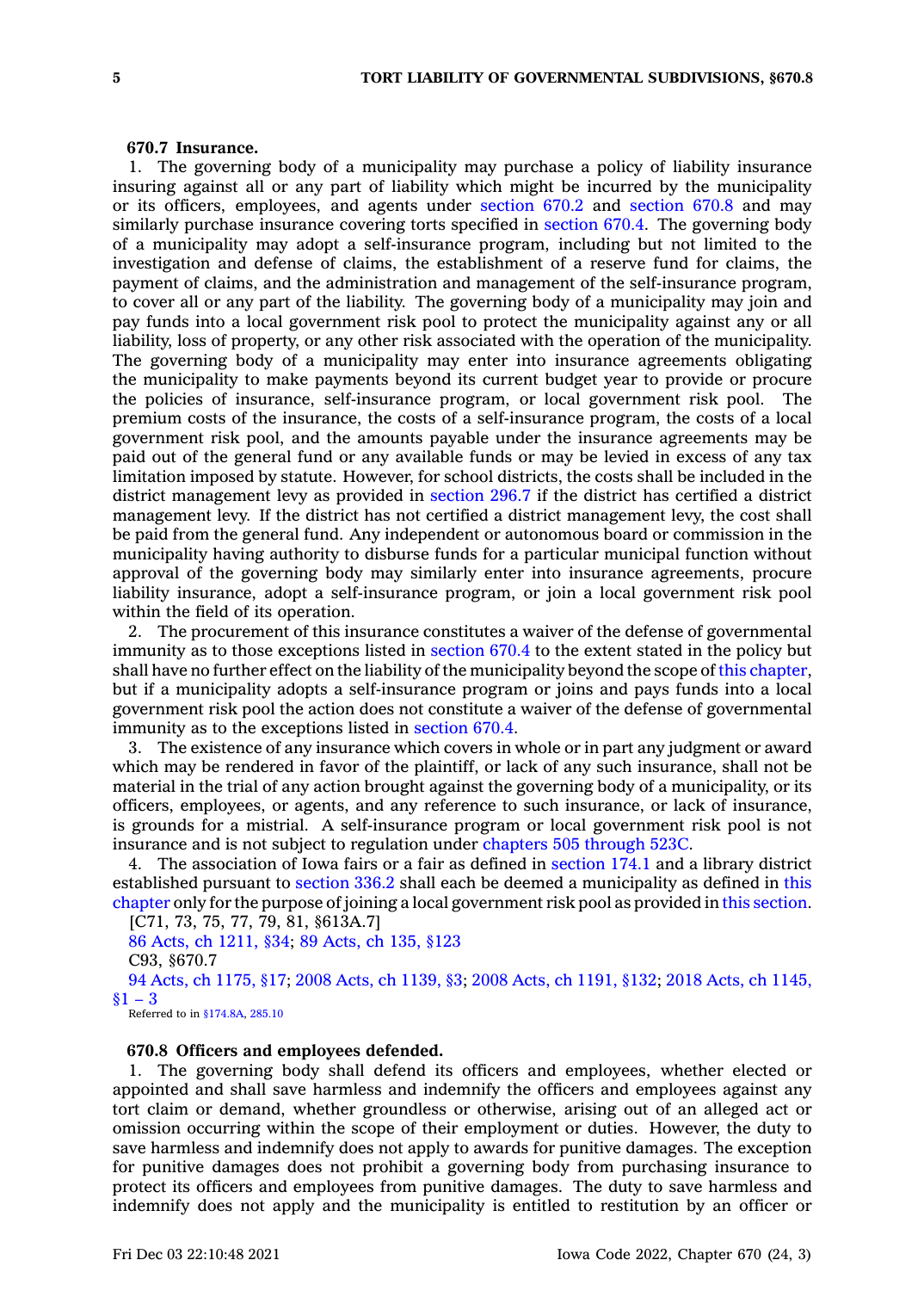employee if, in an action commenced by the municipality against the officer or employee, it is determined that the conduct of the officer or employee upon which the tort claim or demand was based constituted <sup>a</sup> willful and wanton act or omission. Any independent or autonomous board or commission of <sup>a</sup> municipality having authority to disburse funds for <sup>a</sup> particular municipal function without approval of the governing body shall similarly defend, save harmless and indemnify its officers and employees against tort claims or demands.

2. The duties to defend and to save harmless and indemnify shall apply whether or not the municipality is <sup>a</sup> party to the action and shall include but not be limited to cases arising under 42 U.S.C. §1983.

3. In the event the officer or employee fails to cooperate in the defense against the claim or demand, the municipality shall have <sup>a</sup> right of indemnification against that officer or employee.

[C71, 73, 75, 77, 79, 81, §613A.8; 82 Acts, ch [1018,](https://www.legis.iowa.gov/docs/acts/1982/CH1018.pdf) §6] 83 [Acts,](https://www.legis.iowa.gov/docs/acts/1983/CH0130.pdf) ch 130, §1 C93, §670.8 2010 Acts, ch [1061,](https://www.legis.iowa.gov/docs/acts/2010/CH1061.pdf) §80 Referred to in [§256.16](https://www.legis.iowa.gov/docs/code/256.16.pdf), [331.303](https://www.legis.iowa.gov/docs/code/331.303.pdf), [670.5](https://www.legis.iowa.gov/docs/code/670.5.pdf), [670.7](https://www.legis.iowa.gov/docs/code/670.7.pdf), [670.9](https://www.legis.iowa.gov/docs/code/670.9.pdf), [670.10](https://www.legis.iowa.gov/docs/code/670.10.pdf)

#### **670.9 Compromise and settlement.**

The governing body of any municipality may compromise, adjust, and settle tort claims against the municipality and its officers, employees, and agents for damages under [section](https://www.legis.iowa.gov/docs/code/670.2.pdf) [670.2](https://www.legis.iowa.gov/docs/code/670.2.pdf) or [670.8](https://www.legis.iowa.gov/docs/code/670.8.pdf) and may appropriate money for the payment of amounts agreed upon.

[C71, 73, 75, 77, 79, 81, §613A.9] C93, §670.9 2016 Acts, ch [1011,](https://www.legis.iowa.gov/docs/acts/2016/CH1011.pdf) §115; 2017 [Acts,](https://www.legis.iowa.gov/docs/acts/2017/CH0029.pdf) ch 29, §163 Referred to in [§331.303](https://www.legis.iowa.gov/docs/code/331.303.pdf)

# **670.10 Tax to pay judgment or settlement.**

When <sup>a</sup> final judgment is entered against or <sup>a</sup> settlement is made by <sup>a</sup> municipality for <sup>a</sup> claim within the scope of [section](https://www.legis.iowa.gov/docs/code/670.2.pdf) 670.2 or [670.8](https://www.legis.iowa.gov/docs/code/670.8.pdf), payment shall be made and the same remedies apply in the case of nonpayment as in the case of other judgments against the municipality. If <sup>a</sup> judgment or settlement is unpaid at the time of the adoption of the annual budget, the municipality shall budget an amount sufficient to pay the judgment or settlement together with interest accruing on it to the expected date of payment. A tax may be levied in excess of any limitation imposed by statute. However, for school districts the costs of <sup>a</sup> judgment or settlement under this [section](https://www.legis.iowa.gov/docs/code/670.10.pdf) shall be included in the district management levy pursuant to [section](https://www.legis.iowa.gov/docs/code/298.4.pdf) 298.4.

[C71, 73, 75, 77, 79, 81, §613A.10] 89 [Acts,](https://www.legis.iowa.gov/docs/acts/1989/CH0135.pdf) ch 135, §124 C93, §670.10

#### **670.11 Claims not retrospective.**

This [chapter](https://www.legis.iowa.gov/docs/code//670.pdf) shall have no application to any occurrence or injury claim or action arising prior to January 1, 1968.

[C71, 73, 75, 77, 79, 81, §613A.11] C93, §670.11

### **670.12 Officers and employees — personal liability.**

All officers and employees of municipalities are not personally liable for claims which are exempted under [section](https://www.legis.iowa.gov/docs/code/670.4.pdf) 670.4, except claims for punitive damages, and actions permitted under [section](https://www.legis.iowa.gov/docs/code/85.20.pdf) 85.20. An officer or employee of <sup>a</sup> municipality is not liable for punitive damages as <sup>a</sup> result of acts in the performance of <sup>a</sup> duty, unless actual malice or willful, wanton and reckless misconduct is proven.

[82 Acts, ch [1018,](https://www.legis.iowa.gov/docs/acts/1982/CH1018.pdf) §1] C83, §613A.12 83 [Acts,](https://www.legis.iowa.gov/docs/acts/1983/CH0130.pdf) ch 130, §2; 86 Acts, ch [1211,](https://www.legis.iowa.gov/docs/acts/1986/CH1211.pdf) §35 C93, §670.12